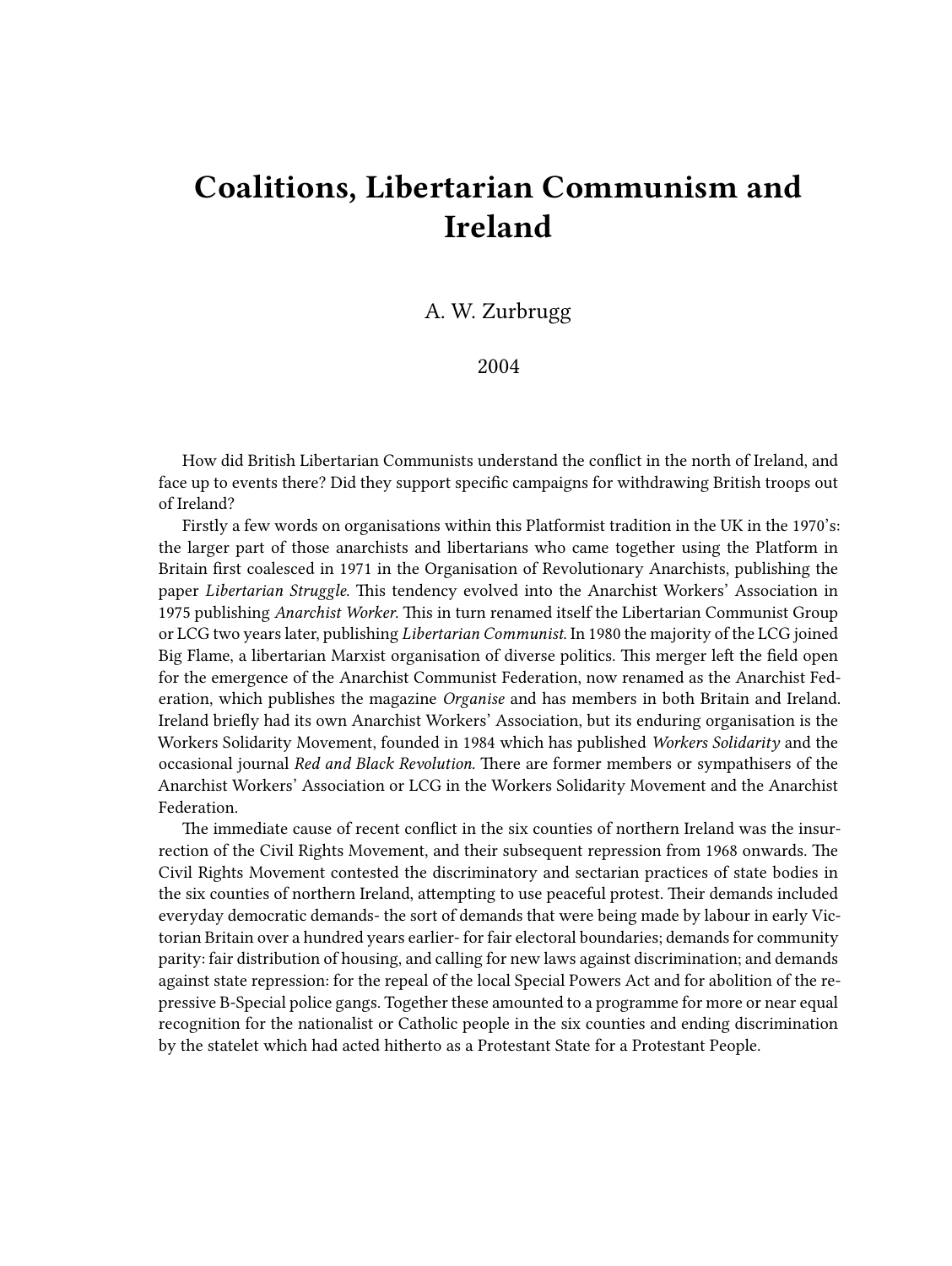The reaction to these demands was repression: the police and reactionaries of the Ian Paisley type smashed a march to Derry. Terrence O'Neil, the Prime Minister of the Six County statelet sanctioned this violence, saying "we have heard sufficient for now about civil rights". In 1969 loyalist marchers in Derry threw pennies from the City walls at people in the Bogside, stones were returned, police ran into the Bogside, and the Bogsiders threw them out. British troops were then sent to help out. The IRA- the Irish Republican Army- had hitherto been moribund,<sup>1</sup> and thus it was that the British and Six County state that re-introduced the gun into everyday life beginning the period of 'The Troubles'. Within a short time the events of Bloody Sunday on  $31<sup>st</sup>$  January 1972,<sup>2</sup> when British paratroops killed thirteen demonstrators on a march in Derry, and the practices of counter-insurgency forces targeting republicans in alliance with loyalists provoked a reaction that culminated in the rapid re-development of the Irish Republican Army and in the UK in the formation of the Troops Out Movement, founded in 1973, with two key demands: Troops Out Now! And Self Determination for the Irish people as a whole!<sup>3</sup>

The Organisation of Revolutionary Anarchists debated policy towards Ireland from its beginnings. A policy document calling for a united workers' Ireland, support for armed struggle and non-recognition of the existing states was circulated before its founding conference of November 1971.<sup>4</sup> Conference minutes record that the debate on this document was vigorous and informative, but resulted in no agreement. In the 1970's organisations had neither websites, nor electronic mailing lists/e-mail to facilitate communication. It was not easy to create norms of informed, tolerant and structured discussion, into a new political tendency with little experience, little inherited wisdom, and diverse political references. From the 70's to the mid 1990's the IRA attempted to carry the war to Britain, bombing various targets: bombings of pubs produced vicious criticisms, the bombing of Margaret Thatcher in her Brighton hotel some years later did not draw forth a similar reaction. In December 1973<sup>5</sup> a letter writer asked *Libertarian Struggle* why there was support for Irish Republicansvi , citing their racism, sexism and their condemnation of atheistic Marxism. An editorial reply said that demands for release of Irish political prisoners, for an end to internment, and for troops out were agreed policy, but not support for the IRA. In the next issue of the paper, Briege McKeown wrote to call for contacts with Republicans, for pressure on Labour MPs and for campaigns for prisoners and against harassment; with work aimed not at students or activists but towards "the working man".<sup>6</sup> An editor's note stated that the article was not the agreed policy of the Organisation of Revolutionary Anarchists' and called for other contributions.

In *Libertarian Struggle* in November 1974, an editorial published after the bombing in Guildford condemned it as "a cold blooded act of barbarism".<sup>7</sup> In January 1976 one contribution characterised the Provisional Irish Republican Army as bourgeois. It also noted that members of the IS,

<sup>&</sup>lt;sup>1</sup> In the early 1970's it was said that that IRA stood for I Ran Away, so ineffective was the Irish Republican Army. It should also be noted that arms held by Crown forces found their way into the hands of loyalists. As this paper was being written collusion between Crown forces and loyalists was still in the news: it was announced that an ex-British intelligence source had confessed to the murder of a lawyer who acted for the IRA with a weapon supplied by Crown forces, and after police patrols had been deliberately removed shortly before the assassination.

<sup>2</sup> A Guardian report can be read on [www.guardian.co.uk](http://www.guardian.co.uk/bloodysunday/article/0%2C2763%2C184928%2C00.html)

 $^{\rm 3}$ [www.troopsoutmovement.com/](http://www.troopsoutmovement.com)

<sup>4</sup> *The Newsletter* of the ORA, #4.

<sup>5</sup> *Libertarian Struggle*, #10, December 1973.

<sup>6</sup> Irish Republicans- Sinn Fein and allied bodies.

<sup>7</sup> *Libertarian Struggle*, November-December 1974, (not numbered).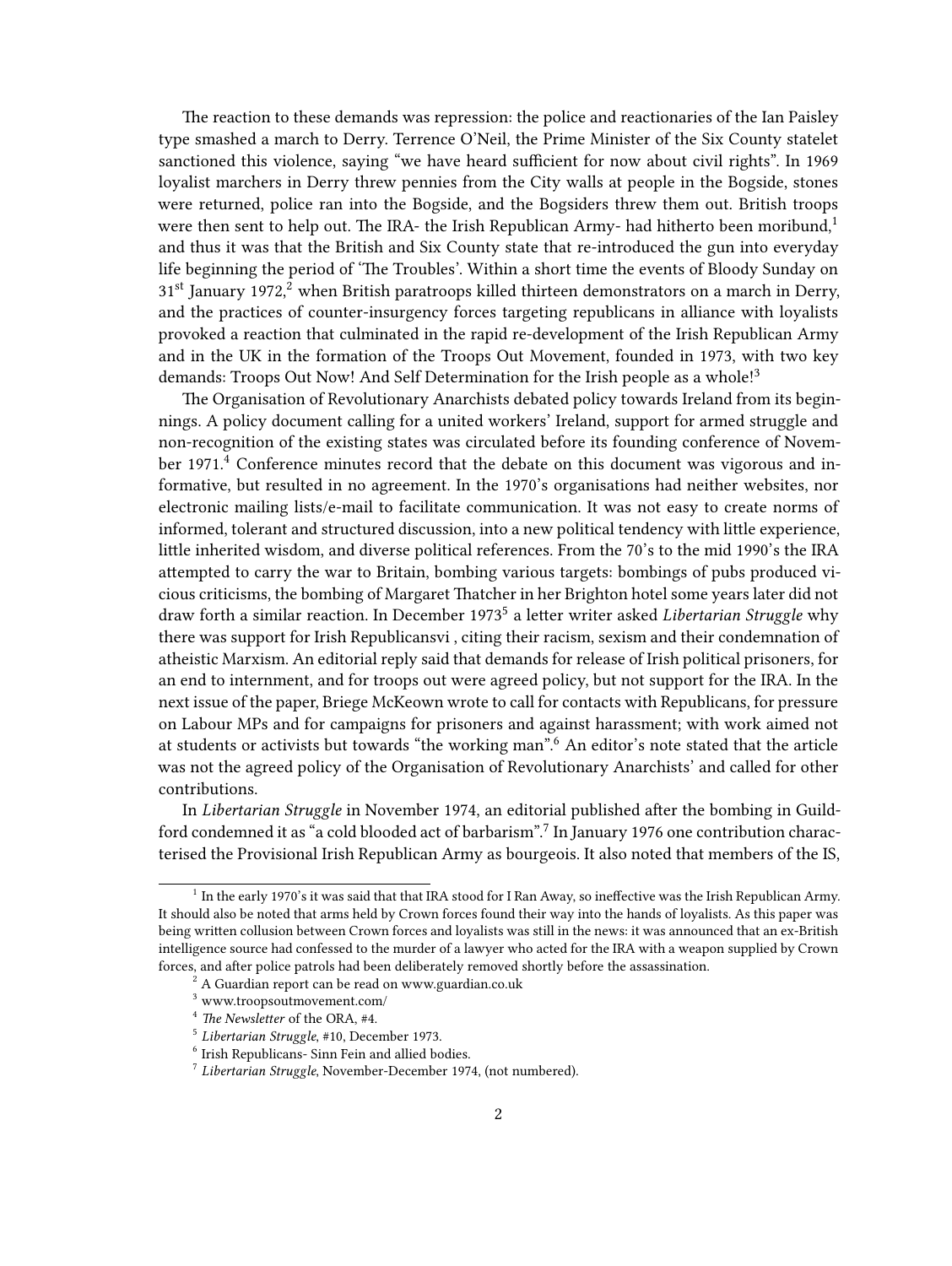(the International Socialists) were being withdrawn from the Troops Out Movement to prevent their ideological contamination.<sup>8</sup> A letter published in March 1976 from another Irish contributor, one Alan MacSimoin argued the Provisional IRA are "a working class group with a bourgeois or bourgeois inclined leadership".<sup>9</sup>

Internal debate on Ireland came to a head in 1976 at a time when the Anarchists Workers Association had grown to a membership of 100, with a larger number of peripheral contacts. A majority at conference agreed a new policy in February 1976 that was motivated in an article entitled Ireland: An Alternative Approach, published in the newspaper of the Anarchist Workers' Association, in May 1976. It explained the new policy in the following terms: "the independence of Southern Ireland is only formal" and "we do not recognise Northern Ireland as an imperialist situation".<sup>10</sup> "[T]he nature of capitalism has changed: it is now an international finance system, no longer recognising the boundaries of nations". Classic cases of imperialism were defined as "where there is no native bourgeoisie, in other words where industrialised countries are simply removing the raw materials of non-industrialised countries." in contrast in northern and southern Ireland there were subsidiary companies from various countries, and the Northern Irish bourgeoisie were willing members of the club.

The Alternative position had a particular viewpoint on relations between economic and political realities: "Political control derives from economic control, the political control is, in any case, only formally exercised from Westminster. Changing the formal holders of power in Northern Ireland would not change the nature of that control".<sup>11</sup> The discrimination suffered by nationalist was seen as an economic fact of life: "Keeping the Catholic population in an inferior position with regard to job and housing facilities *is part of the economic structure* of Ulster. The Catholics make up a permanent pool of unemployed, which helps to maintain the profit levels of the bosses. Also there is a real potential of a socialist upsurge coming out of the sectarian politics of republicanism. For both these reasons, it was inevitable that the troops would eventually be used against the Catholics. However the troops are not responsible for the divisions within the Ulster working class- these divisions existed long before the British Army went in. It has been said that British involvement is the 'tie-breaker' in the Northern Ireland crisis. We have seen that British involvement will never realistically end until capitalism collapses". The Alternative Approach position did look for troops to be withdrawn, but did not press for this "now". It argued that the withdrawal of troops would be meaningful only if achieved by working class action in Britain and Northern Ireland. "At the moment, pulling the troops out would be meaningless".<sup>12</sup>

Whilst the militaristic and discriminatory role of the Six County state and its forces was downplayed in the "Alternative Approach", the progressive nature of the British state was noted:

<sup>8</sup> *Libertarian Struggle*, #23, January 1976; IS refers to the International Socialists, now the Socialist Workers' Party (GB).

<sup>9</sup> *Libertarian Struggle*, #25, March 1976. An editorial reply commented the AWA did work with that the IS in the Troops Out Movement, but that the IS were withdrawing members from TOM, and using rank and file bodies to build the Party.

<sup>10</sup> Ireland: An Alternative Approach, J.C., *Anarchist Worker*, May 1976, p4.

 $11$  It is not unknown for critics of Marxism to point to 'its' economic determinism, this text suggest that this sin can also be shared by other 'isms'.

<sup>&</sup>lt;sup>12</sup> This line was echoed by the *Organise*, #20, "Both the 'stages theory' and the idea of 'self determination' would lead to such an outcome [a united capitalist Ireland], neither benefiting the Irish working class, nor advancing the international fight against capitalism. Thus they are an irrelevance to the class struggle"… "It is only through a generalised class struggle- both social and armed- that a world wide anarchist society can be envisaged".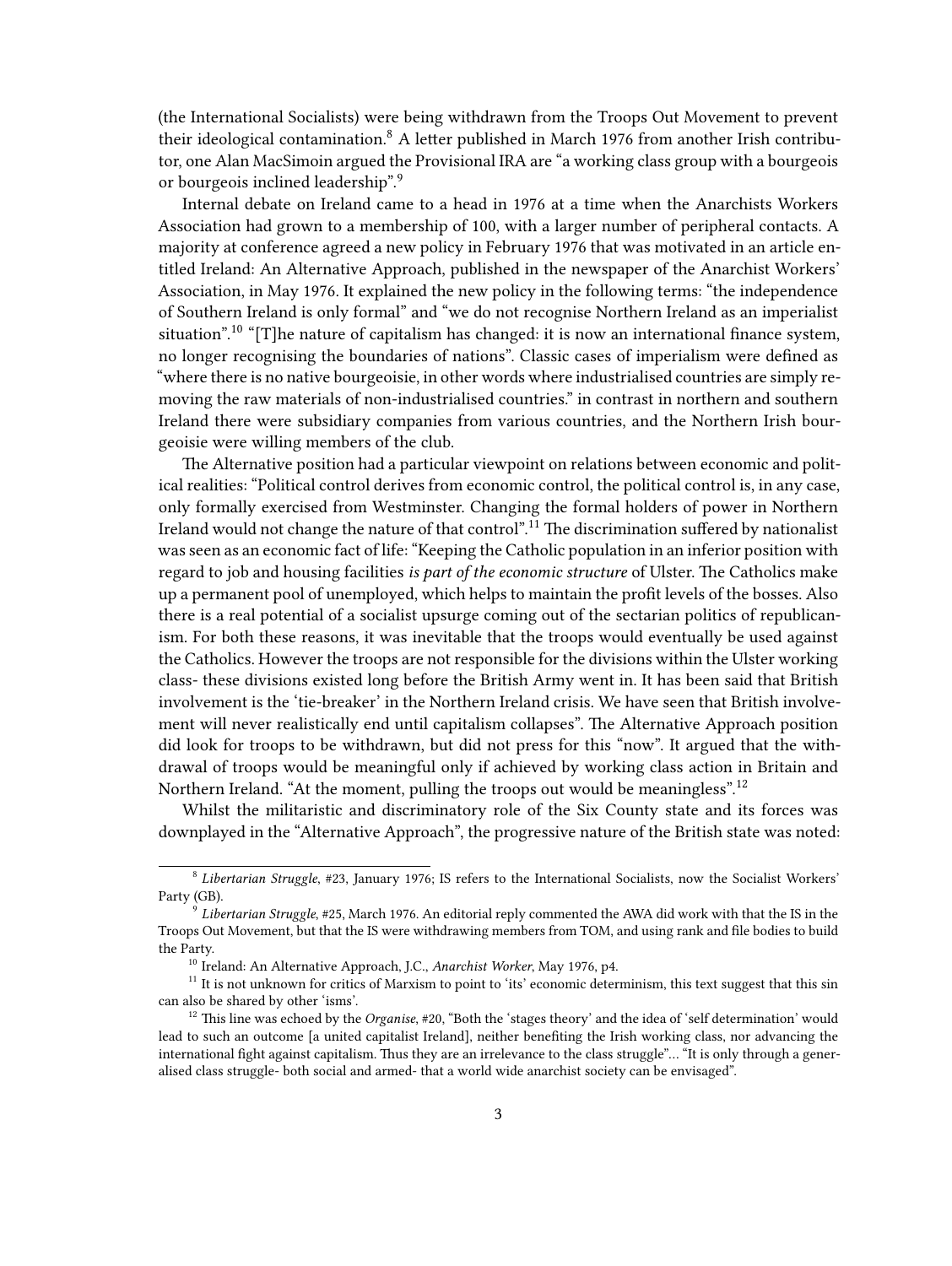"Looking at the Constitution of Eire and welfare facilities there, it is not surprising that Protestant workers feel better off as they are". Further those opposing British policy were told off: "We reject all para-military groups as nationalistic, elitist and divisive" Echoes of this theme recur, in the magazine of the Anarchist Communist Federation eighteen years later.<sup>13</sup> "Much of the left has acted as a cheerleader for the *reactionary* and often *racist* nationalism espoused by the pseudosocialist IRA. This attitude has further alienated working class Protestants and driven them towards the Six County right and political Neanderthals of loyalism". In this view both loyalism and republicanism are equated. This begs the question : should those who suffer discrimination and oppression have the right to defend themselves? should they wait for a comprehensive revolution? The policy of the Federation agreed in 1990 said, "As anarchist communists we see that nationalistic and hierarchical resistance can merely unite a capitalist Ireland. Both the "stages theory" and the idea of "self-determination" would lead to such an outcome, neither benefiting the Irish Working class, nor advancing the international fight against capitalism.<sup>14</sup> One thread connecting these statements is antipathy to republicanism, neglecting the rights of an oppressed minority to defend their interests.

In the next issue of *Anarchist Worker* the LCG tendency- the then minority of the AWA who subsequently formed the tendency that became the Libertarian Communist Group, or LCG, recorded their opposition to the Alternative Approach position, in an article headlined 'Ireland: Abstention is no alternative'.<sup>15</sup> They pointed to the wider historical, state and military context: British troops acted partially- they did not act against the mass of legally held arms in the hands of pro-unionists but did intimidate and threaten nationalists, criminalising nationalists and republicans; thus there were vigorous searches of nationalist areas, but this policy was not inflicted on loyalists. It noted the killings by the British Army on Bloody Sunday, and the Army's refusal to act to break the strike of the Ulster Workers' Council in 1974. It called for the removal of British troops (now) that were supporting a sectarian Unionist/Six County/Loyalist statelet, 'Self determination for the Irish people *as a whole*' and 'Troops Out Now' — the demands of the Troops Out Movement. Such points were made to critique the "Alternative Approach" whose policy paid inadequate attention to the impact of state structures on the nationalist population,<sup>16</sup> failed to

<sup>13</sup> *Organise* #34, April-June 1994, p11 *,* emphasis added. The policy of the Anarchist Communist Federation had been spelt out earlier. In 1990 the Anarchist Communist Federation gave muted recognition to anti-imperialism, a policy statement stated: "We support the class struggle in Ireland –North and South- that is attempting to oppose divisions, oppressions and exploitations. The presence of British troops in Ireland is only one aspect of imperialist domination. As in any fight against imperialism, we support the removal of capitalist troops through united internationalist working class action.

<sup>14</sup> Anarchist Communist Federation, in their paper, *Organise* #20, August-November 1990, p11.

<sup>15</sup> *Anarchist Worker*, June 1976

<sup>16</sup> Ireland: An Alternative Approach, J.C., *Anarchist Worker*, May 1976, p4. Policy agreed at National Conference, 14 and 15.2.1976, was: "The situation in Northern Ireland is that capitalists from all parts of the world are exploiting the Irish working class, and that religious, national and cultural traditions are being used to divided and further exploit the working class. The AWA rejects the concept of anti-imperialist struggle. We recognise that capitalism is an international system and that the struggle must be against both the international and the domestic ruling class. The struggle in Northern Ireland should be linked with struggles for workers power, throughout the British Isles, Ireland's economy being an integral part of the economy of Britain, Europe and the world. We reject all para-military groups as nationalistic, elitist and divisive. The troops presence in Northern Ireland maintains divisions within the working class that ultimately benefit only the capitalists. The only way that the removal of troops could be meaningful is if they withdraw through united class action, including the self-activity of the troops. The struggle will only be resolved when the people of Northern Ireland realise that their best interests lie with each other and not with para-military groups, capitalists and religious and other sectarian groups." ( *Anarchist Worker*, May 1976.)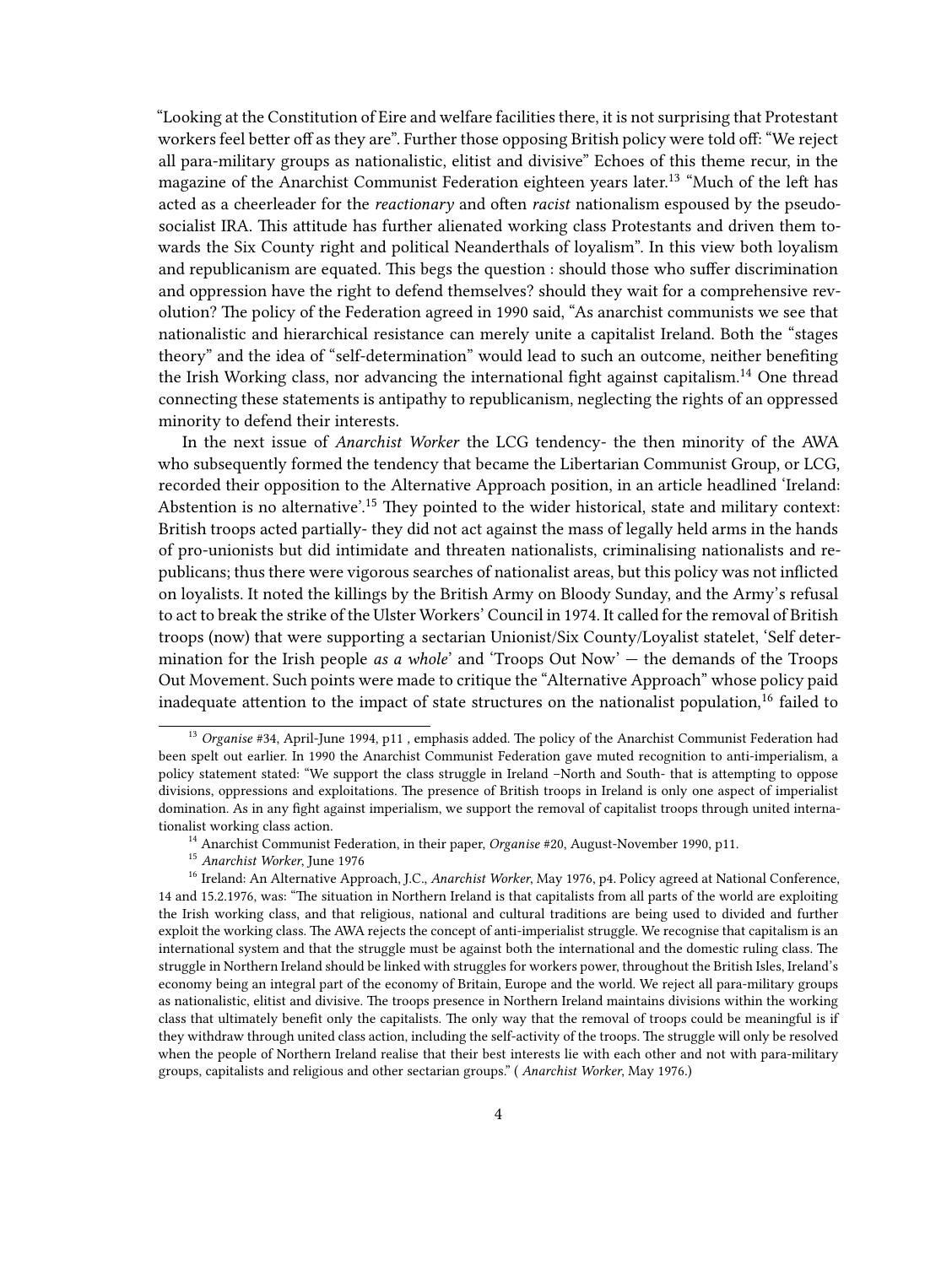properly consider the inter-relation between the economic and the political, and how *political factors* also worked to determine economic realities. For example — that the unequal levels of unemployment amongst nationalists was determined by the action of the Six County state directing job creation towards Loyalist areas and away from nationalist areas. Whilst the historical roots of the Six County state were not addressed in this article for reasons of space,  $17$  a letter in the same issue of the paper did broaden the argument. It concluded: "The general influence of capital in a any part of the world is not a guide to anything, just as knowledge of the average annual rainfall doesn't tell you whether you'll need an umbrella or a bottle of suntan lotion. Only by studying the unique features of the particular situation and *then* relating them to general trends can you arrive at any developing analysis. The real things in the six counties that we must take into account are the following: (1) The protestant ascendancy is based upon the subjugation of the catholic population by the armed forces of Stormont<sup>18</sup> and of the British state. (2) Whilst the real division (actual preferential treatment in housing, jobs, etc.) divides protestant from catholic, class based politics is crippled. (3) Therefore class politics can only develop if the ascendancy is ended. The troops must be brought out before class politics can start, -NOT the other way round."

The LCG perspective did not see Troops Out as a cure-all. Rather it was a step that could and should be usefully advanced in Britain, given a context in which British troops were responsible for a large part of the violence in the six counties.<sup>19</sup> Weakening a sectarian Six County statelet was a step worth making, towards reducing the violence suffered by the nationalist community. Greater equality was not of itself revolutionary but the destruction of a sectarian statelet might facilitate further change in Ireland. It would also be in the interests of British workers to hamper and prevent British armed forces perfecting repressive technologies and systems that would almost certainly be used against themselves- and this did prove to the case, as techniques and weapons first used in Ireland were deployed in Britain in the course of the Great Miners' strike of 1984–5.

The general position of this LCG tendency on national liberation noted that each situation was unique, but went on to say in a draft programme. "National liberation struggles are usually led by sections of the national bourgeoisie, allied with intellectual and petty bourgeois elements. The working class and peasantry usually take an active part in national liberation struggles. Very often, however, their interests are subordinated to those of the native bourgeoisie, who seek state power and establishment of capitalist and state capitalist economies. We must give what aid and advice we can to forces of the workers and peasants inside the liberation movements", and "We therefore give critical support to national liberation struggles where it affects the influence of colonial powers and where revolutionary struggle has a chance of outstripping the national liberation struggles."<sup>20</sup>

It is interesting to compare arguments from the 1970's with positions held by the Workers Solidarity Movement of Ireland (WSM). Their argument has a historical context:

<sup>&</sup>lt;sup>17</sup> Later issues of *Libertarian Communist*, especially the final issue published in 1970 went some way to examining the history of the labour movement in Ireland.

<sup>&</sup>lt;sup>18</sup> i.e. of the Six County state: Stormont was the location of the parliament of the Six Counties of Northern Ireland.

<sup>19</sup> The Irish Workers Solidarity Moment had a sub-head in their paper *Workers Solidarity*, #43, Autumn 1994, 'The gun was reintroduced to northern politics .. by the British state.'

<sup>&</sup>lt;sup>20</sup> *Towards A Programme*, 1977. Clearly, socialist rhetoric is no longer so prominent, but it does survive in some circles, see for example www.fourthwrite.ie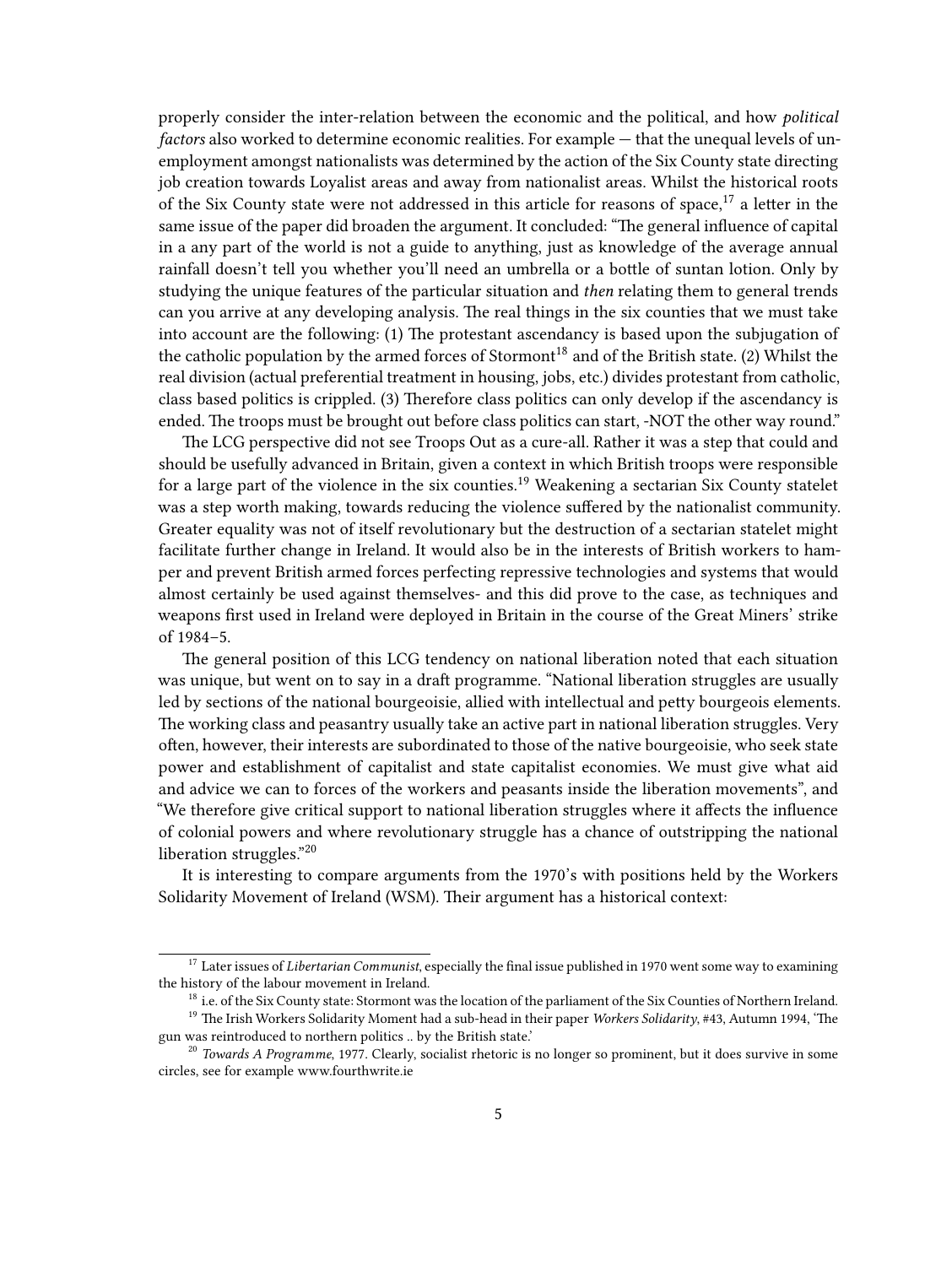"It is important to realise that partition is not a historic accident but rather the result of centuries of imperialism and struggles against imperialism. From the reformation onwards the British State encouraged religious conflict in Ireland in order to divide and rule."

The impact of partition is noted thus:

In the north the divisions have historically meant that workers from a catholic background suffered state discrimination and were often the targets of loyalist and Orange attacks. Sharp sectarian divisions around the issues of access to jobs and housing already existed, particularly in Belfast. But the rhetoric of those who ran the northern state helped further build a sense amongst a layer of protestant workers that they had to actively defend 'their jobs and houses' against the demands of catholic workers for an equal share. This layer could be mobilised not only against catholic workers but also against protestant workers who either identified with the call for a fair redivision on humanitarian grounds or who saw the possibility of more being won for all workers through a united struggle.<sup>21</sup>

Loyalism and Republicanism are not portrayed as being each as bad as each other:

republicanism unlike loyalism often developed significant left strands within it because, at least in theory, it was based on the 'equal rights of all' rather then the 'god given destiny…'

## Further:

British troops were not sent into the North in 1969 in order to keep the peace but rather to provide a breathing space for the northern security forces and to stabilise in the interests of the British ruling class what they thought could have became a revolutionary situation. This remained their role, which is why we call for "Troops out now". In addition they were used also to break the back of any mass peaceful reform movement through actions like Bloody Sunday in 1972…

We have opposed the republican armed struggle because it was an impediment to working class unity. It was based on wrong politics, it was a wrong strategy and it used wrong tactics. However we refused to blame the republicans for the situation in the six counties. Their campaign was the result of a problem and must not be confused with its cause. In the final analysis, the cause lies with the continuing occupation by the British state… The IRA was not responsible for the creation of sectarianism. Rather it was re-created in 1969 as a response to the sectarian attacks by the security forces and loyalist paramilitaries on what had been a peaceful civil rights movement. While individual IRA actions in the years since heightened sectarian tensions they were not the underlying reason why it continued to exist. For this reason the end of the IRA campaign did not result in an end to sectarianism.

 $21$  WSM quotes are from 'The partition of Ireland  $-$  amended WSM position paper, by National Conference  $-$ WSM *Tuesday, Nov 8 2005, 11:35am',* [flag.blackened.net](http://flag.blackened.net/revolt/wsm/positions/partition.html)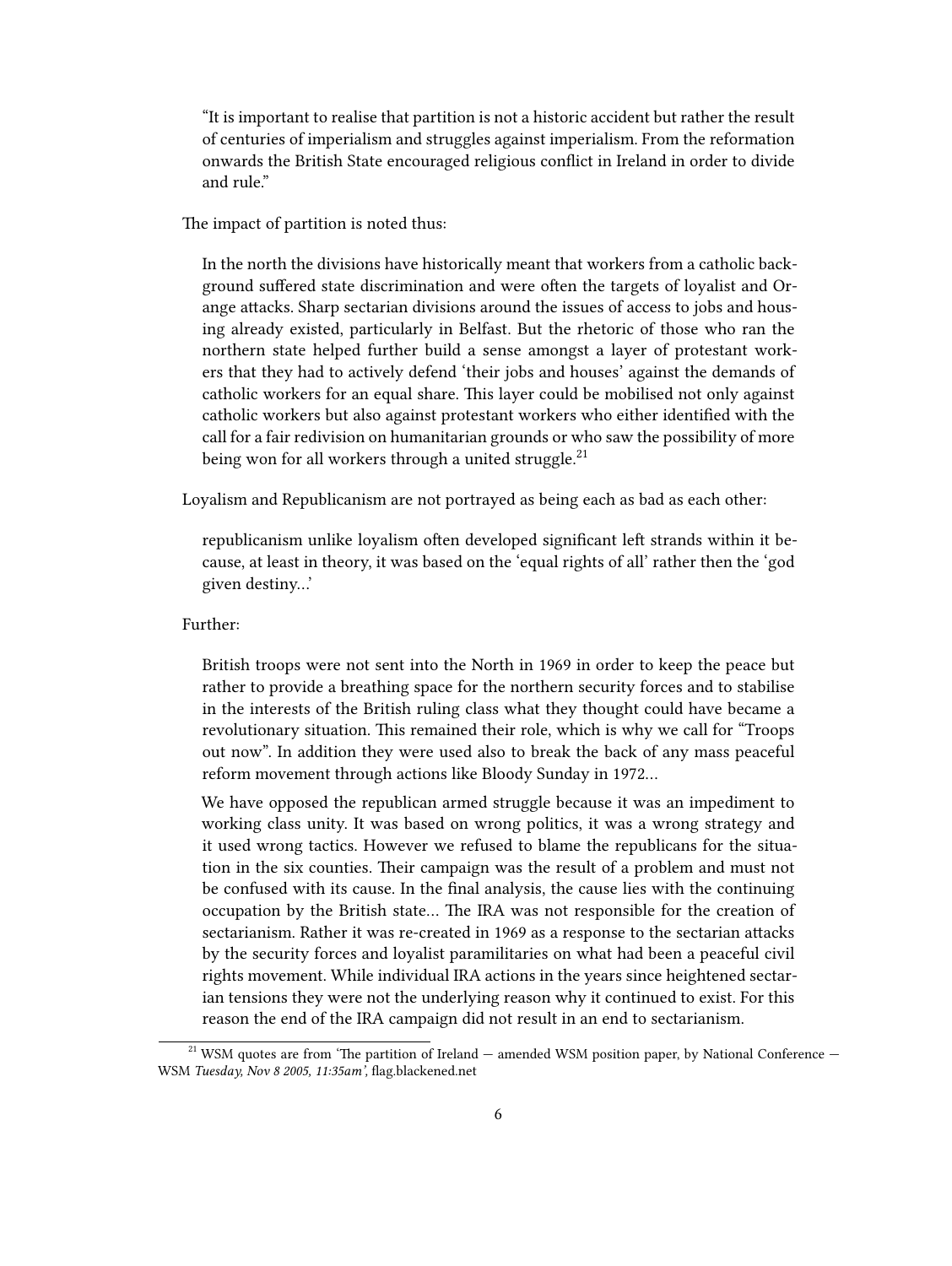The WSM has also written that:

"A lasting libertarian movement can only be built on a basis that openly includes antiimperialism and opposition to state repression and sectarianism among its policies…"

They speculate on the future:

"Now partition could end through a referendum in which a yet to be formed majority impose a new settlement on a minority but in which sectarianism remains in place. As anarchists we would welcome the removal of imperialism even under such circumstances but recognise that in the short term at least it would probably deepen sectarian divisions in the northern working class."

Does this experience have anything in common with experiences elsewhere, and in France in particular? The Union des Travailleurs Communistes Libertaires, which exists today around the magazine and organisation *Alternative Libertaire* was excluded from the French Organisation of Revolutionary Anarchists accused of being partisanly in favour of the partyist activity ('partidaire' en francais) amongst other leftists, as well as being workerist.<sup>22</sup> It appears to continue to promote the rights of peoples in overseas territories still managed by the French State: rights of citizenship, rights to housing, rights to work, the right to express one's culture and national feeling, etc.<sup>23</sup> In Britain the LCG was also accused of Leftism, committing the sins of "united" front work" through work in the Socialist Teachers Alliance, and its co-operation with Socialist Unity, $24$  an electoral front. Some libertarian communists in France have stood in elections, and consider participation in elections as a question of tactics, others, and most anarchists would reject this position. Some comments that have some resonance with events in Britain can be found in the history of French anarchism by Cedric Guerin.<sup>25</sup> Cedric Guerin comments on the analysis of certain anarchists in the 1950 in respect of Algeria that they delighted in putting both parties to the conflict on the same level.<sup>26</sup> Critical positions are quoted from the Groupe Anarchiste d'Action Revolutionnaire and from *Noir et Rouge* "We anarchists cannot wittingly confuse

<sup>22</sup> "partidaire et ouvrieriste" see L'OCL, trente ans d'anarchisme revolutionnaire, in *Courant Alternatif*, Mensuel edite par l'Organisation Communiste Libertaire, 3e trimestre, 1999, p33. Both tendencies survive, the excluded now publish *Alternative Libertaire*. [\(www.alternativelibertaire.org/](http://www.alternativelibertaire.org))

<sup>23</sup> On the situation of people in New Caledonia it wrote in *Alternative Libertaire* April 1998, #63: "Tout d'abord, il faut savoir que l'État français devra réformer la Constitution, pour y faire apparaître la notion d'Etat-associé. Nous devrons faire pression sur les législateurs, pour que la nouvelle Constitution soit favorable à tous les peuples voulant s'émanciper. Dans l'immédiat nous devons nous appuyer sur les luttes pour les droits fondamentaux, qui se sont développées ces dernières années en France, et auxquelles participe Alternative Libertaire : droit au logement, droit au travail, droit à la citoyenneté pour tous (Français-immigrés), égalité des droits entre hommes et femmes, pour populariser un autre droit fondamental : le droit des peuples à disposer d'eux-mêmes, droit actuellement dénié au peuple kanak par l'État français."

 $24$  Socialist Unity was an electoral front, led by the International Marxists Group, an affiliate of the Fourth International. See Anarchist Communism in Britain, in *Organise*, #42, magazine of the Anarchist Communist Federation, Spring 1996, p18, also on [flag.blackened.net](http://flag.blackened.net/af/org/issue42/acf10yrs.html) — a history of crimes against an anarchist orthodoxy failing to note the context of events or the relationship between theory and activity in these times.

 $25$  Cedric Guerin, Anarchisme francais de 1950 a 1970, unpublished manuscript.

<sup>&</sup>lt;sup>26</sup> "sous pretexte de divergences d'ordre ideologique (conception, esprit, et objectifs de la lutte nationale, role de l'Etat dans la nation algerienne, entre autres) on se complait dans une attitude equivoque de "balance" renvoyant dos a dos les deux parties et aboutissant a un soutien objectif de la presence francaise en Algerie.", ibid.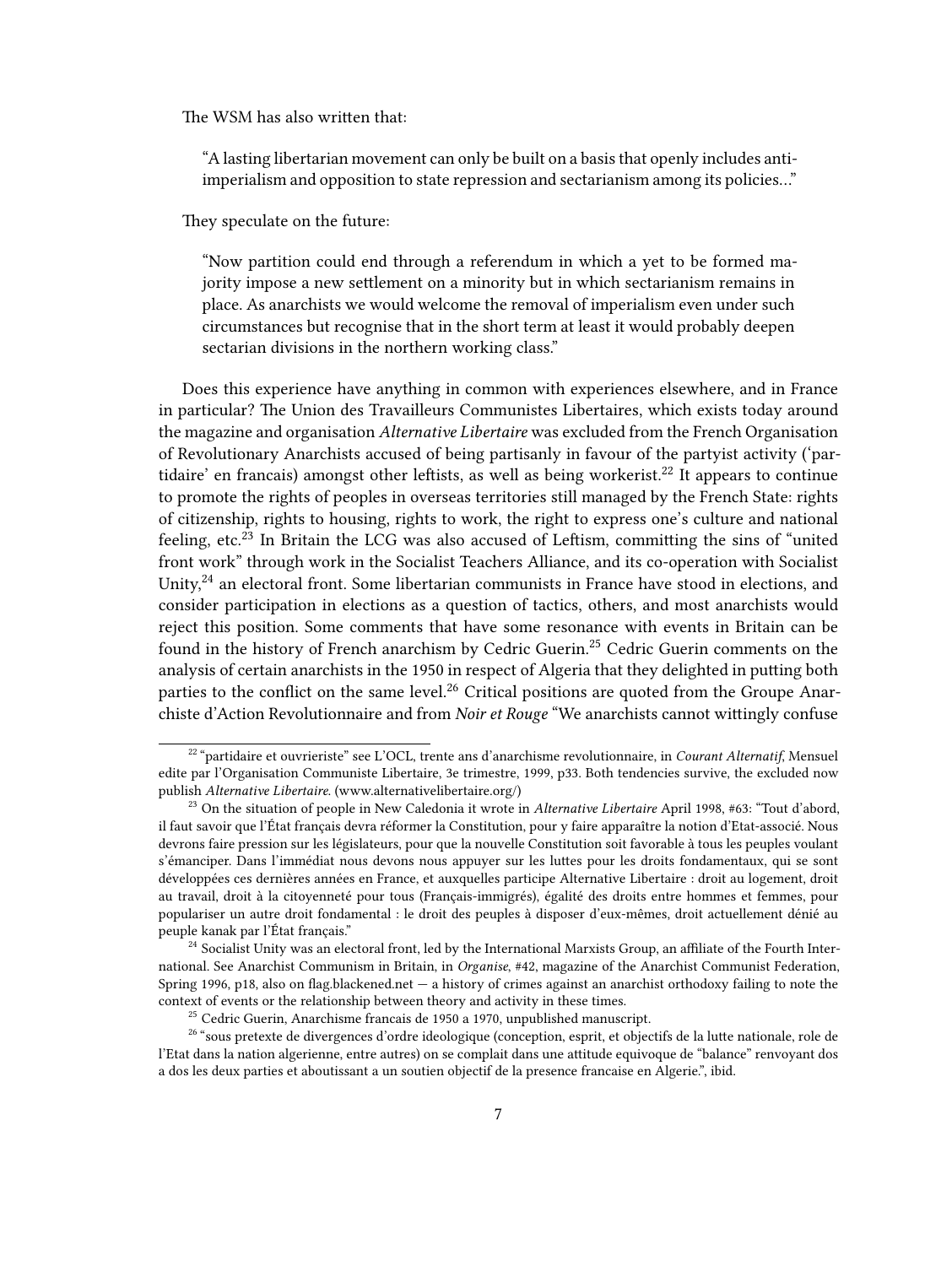the exploiter and the exploited, the oppressor and the oppressed." And "For us, anarchists can only be partisans convinced that colonialism should be destroyed in Algeria… morally, we can only be with the Algerian people…"<sup>27</sup> In 1962 an anarchist notable, Joyeux, commented at the Macon conference of the Federation Anarchiste that the Algerian revolution was a bourgeois revolution which had nothing to do with class struggle, and unless change brought about an end of exploitation it had no interest. There is some similarity between these arguments and the arguments discussed above. Perhaps Daniel Guerin had such comments in mind when he chose two extracts from Proudhon and Bakunin for his book *Anarchism: From Theory to Practice*, first published by Editions Gallimard in 1965 and translated and published by Monthly Review in 1970. Proudhon is quoted saying that Algeria will sooner or later constitute itself as an Algerian France on the model of the USA separating itself from Britain. His vision appears to be Eurocentric, with Algeria being Frenchified. On the other hand Bakunin is quoted saying that every people has the right to their own language and culture, but that it would be regrettable if new servitudes and new yokes enveloped decolonised countries. Guerin ends "This analysis brings us straight into the middle of the twentieth century"<sup>28</sup>

Looking briefly to questions of coalitions: the axis which largely determines the potential for coalition building is identified as a function of both short term and urgent immediate common objectives between various parties and the possibility that future progress will be made easier through obtaining these immediate objectives. Libertarian communists might argue that limited political campaigns- for instance against the use of plastic bullets, or against racists and fascists, work to facilitate both urgent immediate objectives and facilitate better future outcomes. Such reasoned, qualified politics is not new. It can also be found within older anarchist movements, hence this quote from Malatesta, from *Umanita Nova* on May 4<sup>th</sup> 1922, he wrote, on unity with Italian socialists, that we (anarchists) cannot defeat fascism:

"So we must unite with others who, though not anarchists, share short term, common objectives with us or allow that the fascists, with the connivance of the government, should be free to terrorise the country… we prefer to run the risk of being betrayed by others, than betray ourselves to the point of extinction through inaction."<sup>29</sup>

The above was written when future prospect looked bleak and when fascism was on the march, but a concern for class unity was also expressed when prospects were much rosier, as in August 1920 when revolution seemed in the air, if not yet on every street corner. At that time the Syndicalist union of Italy had some 800,000 members and the Socialists controlled a trade-union movement with over a million and a half members, Malatesta wrote:

"But when the Socialist Party rests on the terrain of revolution, when workers' organisations remain organisations of struggle against the bosses, when co-operatives remain trial runs by workers of direct management to the advantage of the collectivity, in short when socialist institutions remain really socialist, our entire sympathy and co-operation is won thereby. Also *because for the moment we cannot by our own*

 $27$  "on ne peut confondre sciemment l'expoiteur et l'expoite, l'oppresseur et l'opprime. Pour nous, les anarchistes ne peuvent etre qu'etre partisans convaincus de la destruction du colonialisme en Algerie. (…) Nous ne pouvons etre moralement qu'avec le peuple algerien…" ibid.

 $28$  p.69.

<sup>29</sup> Vernon Richards, (Ed), *Malatesta: Life and Ideas*, London: Freedom Press, 1965, p149.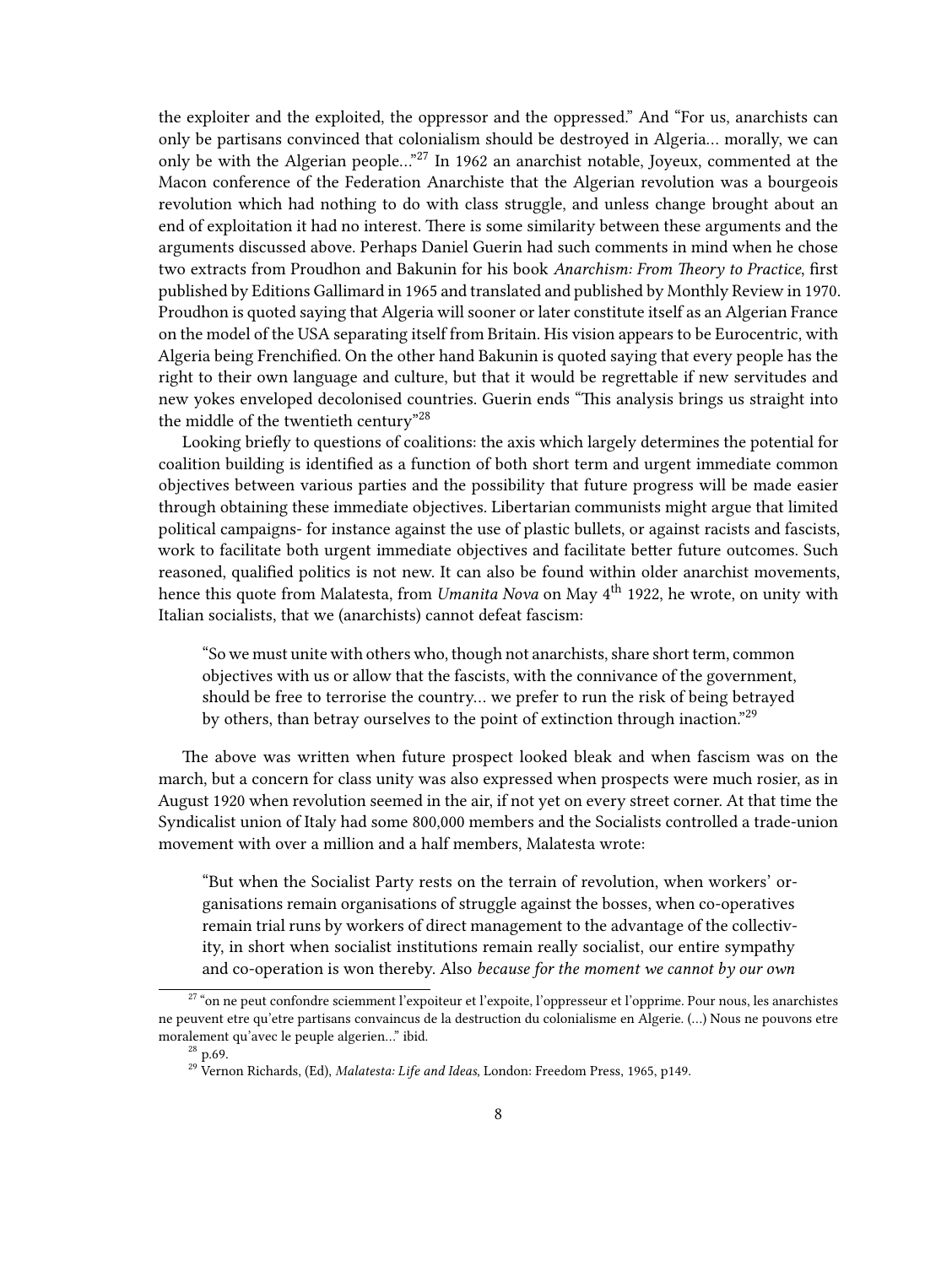*efforts alone begin or make the revolution triumph.* And because we are convinced that socialism if it is really socialism will necessarily merge itself with anarchism."<sup>30</sup>

The broad question addressed here is one of class unity and the terms on which such unity would be developed, in both the best and worst of political times. Today perhaps, questions of *external* or anti-colonial national liberation are less pertinent than in the early 1970's. However many forms of nationalisms are thriving, overlapping sometimes with opposition to imperialist oppression, *within* states which increasingly take on the form of multi-national political administrations administering capital within defined geographical limits. Events in late 2005, in the poor suburbs of Paris, where many non-indigenous marginalised people suffer from institutional racism, suggest that when brought together in such circumstances, the overlap of class and national oppression may well spark confrontation and pose new, or not so new political questions. The overthrow of capital and of the state may not be on the immediate agenda in such circumstances, but for a minority community the absence of state police and para-military may be as welcome and as 'meaningful' there, as was the removal of British security forces from nationalist areas of the six counties in the 1970's.

<sup>30</sup> Errico Malatesta, *Umanita Nova* #153, 25.8.1920, quoted and translated from *Anarchistes, Socialistes et Communistes,* Annecy: Groupe 1er Mai, 1982, pp. 141–2, emphasis added.